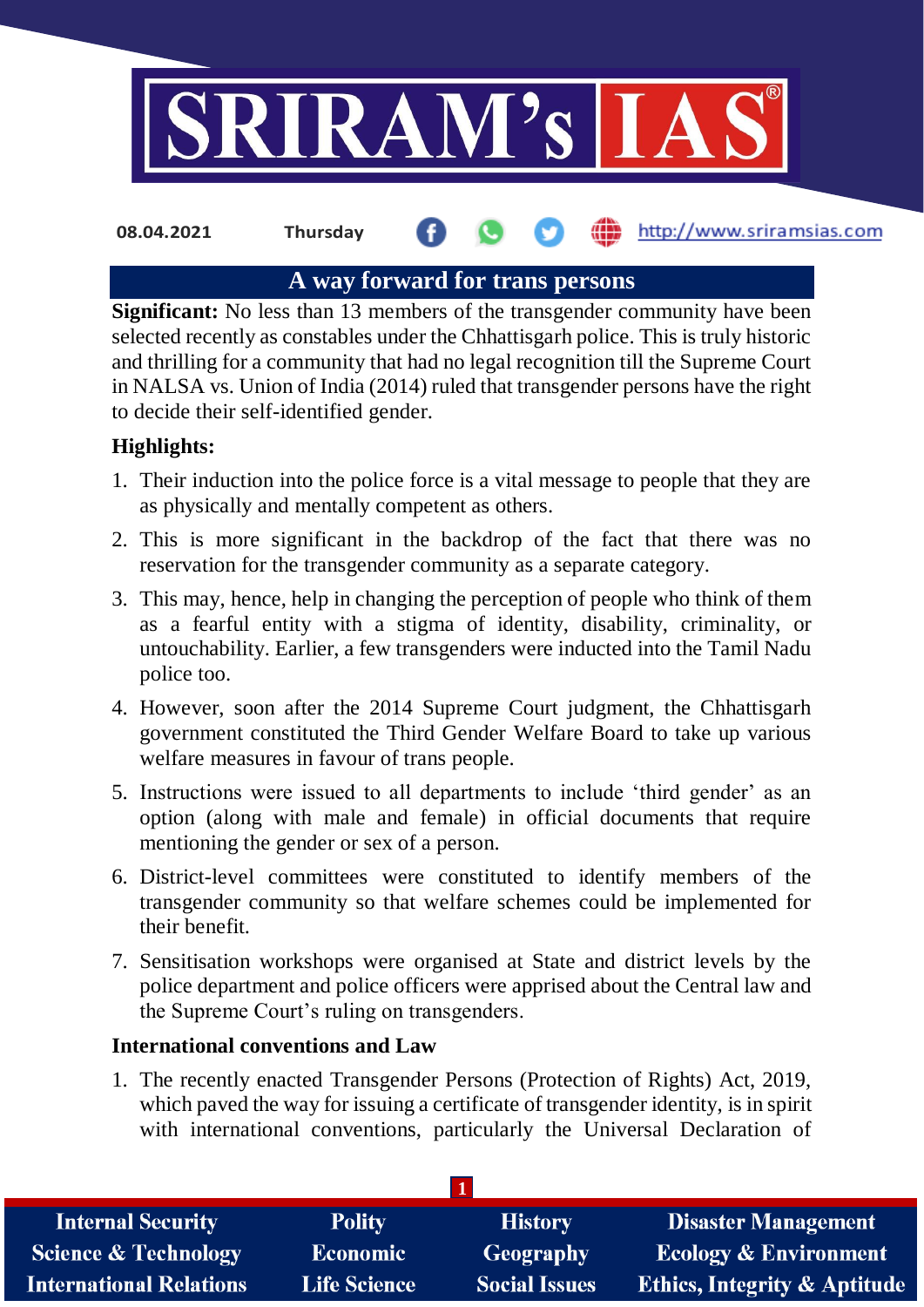

#### http://www.sriramsias.com **08.04.2021 Thursday**

Human Rights, 1948, the International Covenant on Civil and Political Rights, 1966, and the Yogyakarta Principles, 2006.

- 2. The Act recognises that transgender persons have a legal right to selfperceived gender identity in accordance with the principle of the "Psychological Test" instead of the "Biological Test".
- 3. According to law, transgender persons cannot be discriminated against in any matter relating to employment by any establishment.

At the same time, society needs to erase its biases and accept transgender people as equal human beings with humility.

## **Deconstructing declarations of carbon-neutrality**

**Under pressure:** India should not join this game as it has to stay focused on development as its immediate need and aspirational goal.

### **Carbon Neutrality Trend and Pressure**

At the latest count by the non-profit Energy and Climate Intelligence Unit (ECIU), at the beginning of April, 32 countries had declared, in some documented form, their proposed intention to achieve carbon-neutral status by mid-century or thereabouts. The UN Secretary-General has taken the lead in sparking off an international chorus, led by global civil society organisations based in the developed countries and encouraged by their governments, that is urging all countries, especially.

### **India Opposition:**

- 1. It is evident that the balance of emissions and removal of greenhouse gases is not sought on a country-wise basis but for the world as a whole.
- 2. Whether the mid-century carbon neutrality goals of developed countries are compatible with Article 2.2 that declares that the Paris Agreement "will be implemented to reflect equity and the principle of common but differentiated responsibilities and respective capabilities, in the light of different national circumstances".
- 3. India has to stay focused on development both as its immediate need as well as its aspirational goal.

| <b>Internal Security</b>        | <b>Polity</b>       | <b>History</b>       | <b>Disaster Management</b>              |
|---------------------------------|---------------------|----------------------|-----------------------------------------|
| <b>Science &amp; Technology</b> | <b>Economic</b>     | <b>Geography</b>     | <b>Ecology &amp; Environment</b>        |
| <b>International Relations</b>  | <b>Life Science</b> | <b>Social Issues</b> | <b>Ethics, Integrity &amp; Aptitude</b> |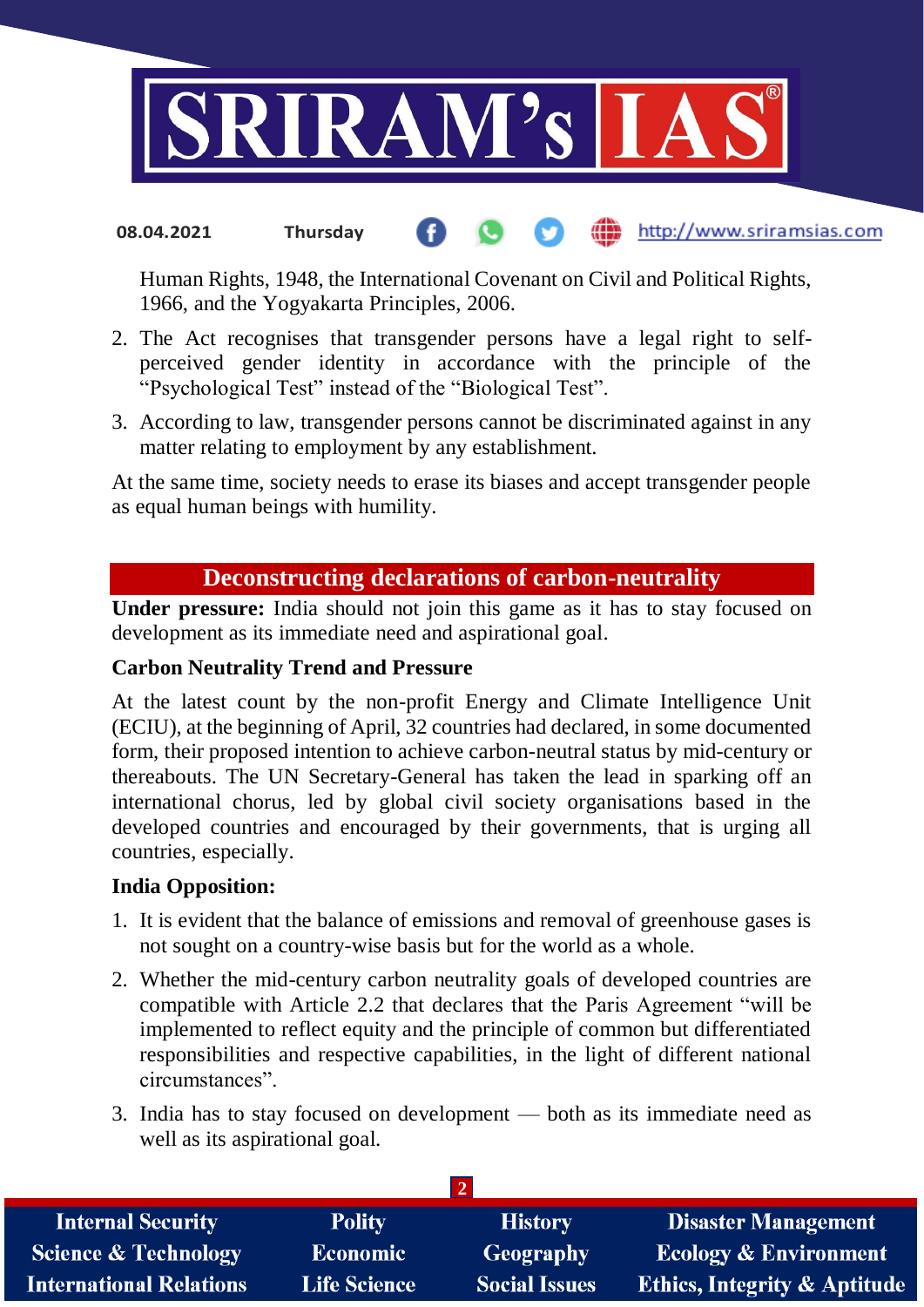

- http://www.sriramsias.com **08.04.2021 Thursday**
- 4. Any self-sacrificial declaration of carbon neutrality today in the current international scenario would be a wasted gesture reducing the burden of the developed world and transferring it to the backs of the Indian people.
- 5. India's twin burden of low-carbon development and adaptation to climate impacts is onerous and no doubt requires serious, concerted action.
- 6. India lacks funds and technology to achieve such a goal, both of which it lacks.

India's approach to eventual net-zero emissions is contingent on deep first world emissions reductions and an adequate and unambiguous global carbon budget. Meanwhile, India must reject any attempt to restrict its options and be led into a low-development trap, based on pseudo-scientific narratives.

# **Falling short**

#### **Blame game:**

- 1. There is acknowledgement at the Centre that India is in the midst of a deep crisis and the blame has been squarely laid on the people who are not following 'COVID-appropriate behaviour'.
- 2. In January, India rushed through two vaccines and sought to give the impression that it was the vaccine manufacturing hub of the world and could provide for its own vast population as well as for the world outside.
- 3. However, with the national second wave that began in March and growing public clamour for making the vaccine available to all adults.

#### **Issues:**

- 1. The Serum Institute of India, unlike India's public sector vaccine companies that have largely shut down, is a private contractor for whom India is just another buyer.
- 2. It can manufacture no more than 65 million doses a month and there is only a vague assurance that "most" of it would be for Indians.
- 3. Covaxin constitutes less than 10% of India's vaccine portfolio and in March the Centre had ordered only 20 million doses more.

| <b>Internal Security</b>        | <b>Polity</b>       | <b>History</b>       | <b>Disaster Management</b>              |
|---------------------------------|---------------------|----------------------|-----------------------------------------|
| <b>Science &amp; Technology</b> | <b>Economic</b>     | Geography            | <b>Ecology &amp; Environment</b>        |
| <b>International Relations</b>  | <b>Life Science</b> | <b>Social Issues</b> | <b>Ethics, Integrity &amp; Aptitude</b> |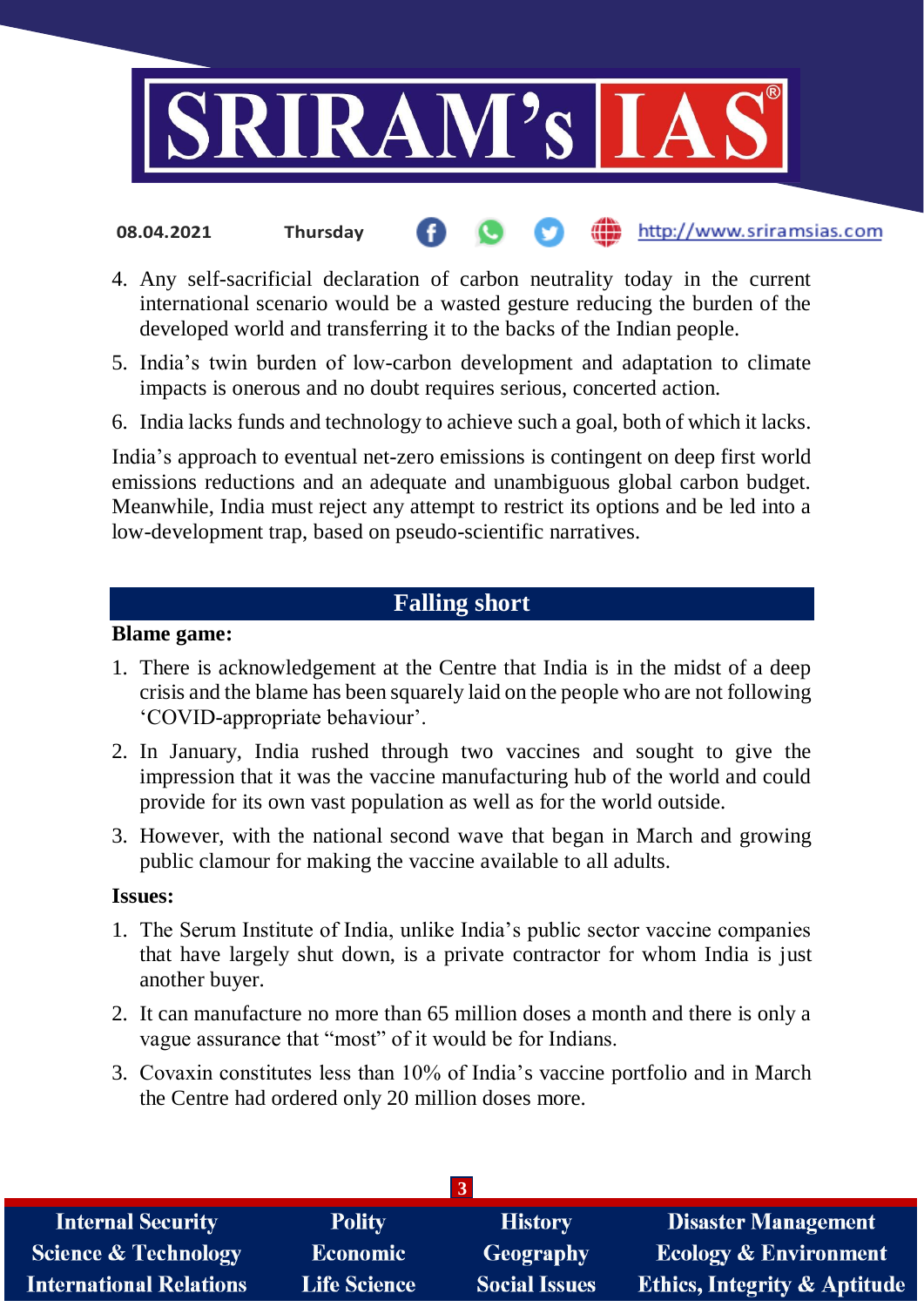

- http://www.sriramsias.com **08.04.2021 Thursday**
- 4. Both firms have demanded that the government provide additional funds to expand manufacturing to enable more vaccines to Indians and the SII has also demanded a higher per vaccine price guarantee prioritised supply.
- 5. States have been complaining of vaccine shortages
- 6. While it is true that most countries have prioritised their healthcare workers, they have also moved to rapidly expand access without barriers within.
- 7. Several states in the United States and Israel have unfettered access and the U.K. has said it will prioritise its own needs before exporting. Therefore, the government must realistically clarify its supply line and endeavour to accelerate universal vaccine access.

## **Way Forward:**

- 1. Clearance to more vaccines
- 2. Activate Pharma PSUs to manufacture vaccines
- 3. Open vaccination for all

# **For Lok Adalats, speed overrides quality**

Justice delayed is justice denied. Access to justice for the poor is a constitutional mandate to ensure fair treatment under our legal system. Hence, Lok Adalats (literally, 'People's Court') were established to make justice accessible and affordable to all. It was a forum to address the problems of crowded case dockets outside the formal adjudicatory system.

## **About Lok Adalats:**

- 1. As an alternative dispute resolution tool, Lok Adalats are regularly organised to help parties reach a compromise. Motor-accident claims, disputes related to public-utility services, cases related to the dishonour of cheques, and land, labour and matrimonial disputes (except divorce) are usually taken up by Lok Adalats.
- 2. The State Legal Services Authorities (SLSAs) have been organising Lok Adalats on a daily, fortnightly and monthly basis.

| <b>Internal Security</b>        | <b>Polity</b>       | <b>History</b>       | <b>Disaster Management</b>              |  |
|---------------------------------|---------------------|----------------------|-----------------------------------------|--|
| <b>Science &amp; Technology</b> | <b>Economic</b>     | <b>Geography</b>     | Ecology & Environment                   |  |
| <b>International Relations</b>  | <b>Life Science</b> | <b>Social Issues</b> | <b>Ethics, Integrity &amp; Aptitude</b> |  |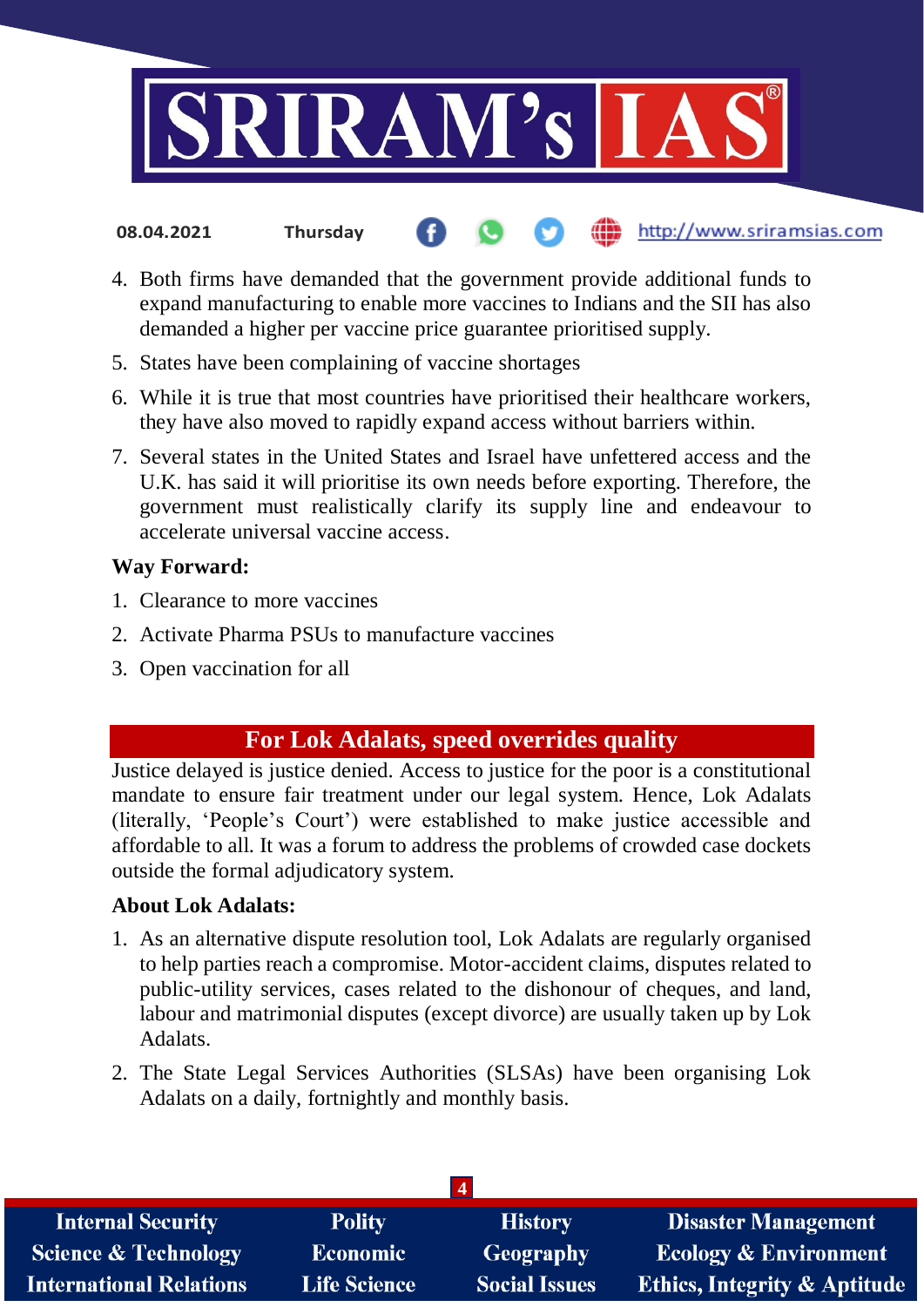

#### http://www.sriramsias.com **08.04.2021 Thursday**

#### **High clearance rate:**

Data from the National Legal Services Authority (NALSA) show that Lok Adalats organised across the country from 2016 to 2020 disposed of 52,46,415 cases. Similarly, National Lok Adalats (NLAs) organised under the aegis of NALSA settle a huge number of cases across the country in a single day. For instance, NLAs conducted on February 8, 2020, disposed of 11,99,575 cases. From 2016 to 2020, NLAs have disposed of a total of 2,93,19,675 cases.

#### **Lok Adalat Positives:**

- 1. Litigants are forced to approach Lok Adalats mainly because it is a partydriven process, allowing them to reach an amicable settlement.
- 2. When compared to litigation, and even other dispute resolution devices, such as arbitration and mediation, Lok Adalats offer parties speed of settlement, as cases are disposed of in a single day; procedural flexibility, as there is no strict application of procedural laws such as the Code of Civil Procedure, 1908, and the Indian Evidence Act, 1872; economic affordability, as there are no court fees for placing matters before the Lok Adalat; finality of awards, as no further appeal is allowed.
- 3. This prevents delays in the settlement of disputes. More importantly, the award issued by a Lok Adalat, after the filing of a joint compromise petition, has the status of a civil court decree.

#### **Quality of Judgements:**

However, besides efficiency and speed, Lok Adalats both online and offline should focus on the quality of justice delivered.

- 1. As compromise is its central idea, there is a concern, and perhaps a valid one, that in the endeavour for speedy disposal of cases, it undermines the idea of justice.
- 2. In a majority of cases, litigants are pitted against entities with deep pockets, such as insurance companies, banks, electricity boards, among others. In many cases, compromises are imposed on the poor who often have no choice but to accept them.

| $\overline{5}$                  |                     |                      |                                         |  |
|---------------------------------|---------------------|----------------------|-----------------------------------------|--|
| <b>Internal Security</b>        | <b>Polity</b>       | <b>History</b>       | <b>Disaster Management</b>              |  |
| <b>Science &amp; Technology</b> | <b>Economic</b>     | <b>Geography</b>     | <b>Ecology &amp; Environment</b>        |  |
| <b>International Relations</b>  | <b>Life Science</b> | <b>Social Issues</b> | <b>Ethics, Integrity &amp; Aptitude</b> |  |